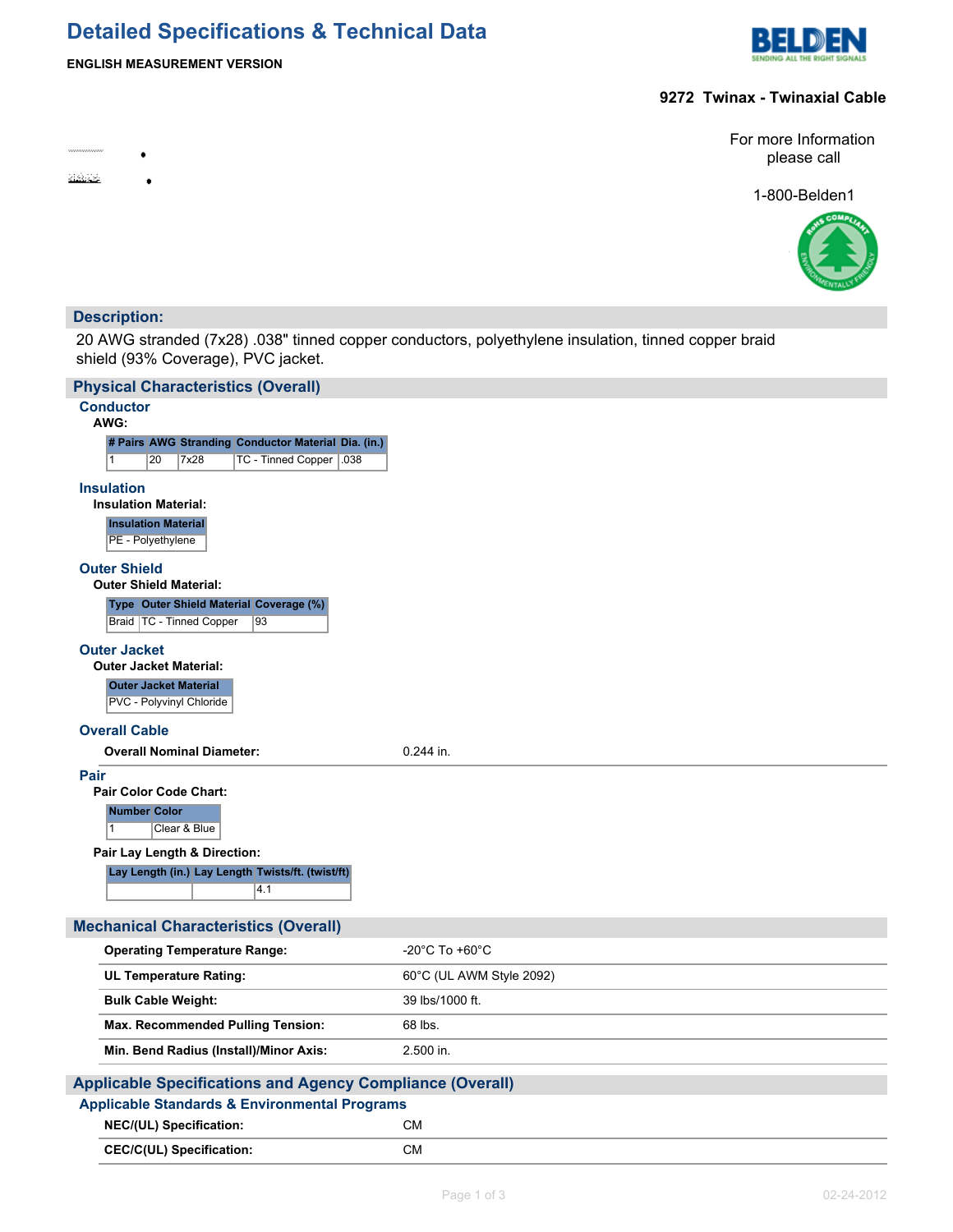## **Detailed Specifications & Technical Data**

#### **ENGLISH MEASUREMENT VERSION**



#### **9272 Twinax - Twinaxial Cable**

| <b>AWM Specification:</b>             | UL Style 2092 (300 V 60°C) |  |  |
|---------------------------------------|----------------------------|--|--|
| <b>EU CE Mark:</b>                    | Yes                        |  |  |
| EU Directive 2000/53/EC (ELV):        | Yes                        |  |  |
| EU Directive 2002/95/EC (RoHS):       | Yes                        |  |  |
| EU RoHS Compliance Date (mm/dd/yyyy): | 01/01/2004                 |  |  |
| EU Directive 2002/96/EC (WEEE):       | Yes                        |  |  |
| EU Directive 2003/11/EC (BFR):        | Yes                        |  |  |
| CA Prop 65 (CJ for Wire & Cable):     | Yes                        |  |  |
| MII Order #39 (China RoHS):           | Yes                        |  |  |
| <b>Flame Test</b>                     |                            |  |  |
| <b>UL Flame Test:</b>                 | UL1685 UL Loading          |  |  |
| <b>Plenum/Non-Plenum</b>              |                            |  |  |
| Plenum (Y/N):                         | No                         |  |  |
| <b>Plenum Number:</b>                 | 89272                      |  |  |

### **Electrical Characteristics (Overall)**

**Nom. Characteristic Impedance: Impedance (Ohm)** 78

**Nom. Inductance:**

**Inductance (µH/ft)**  $.020$ 

**Nom. Capacitance Conductor to Conductor:**

**Capacitance (pF/ft)** 19.7

**Nominal Velocity of Propagation:**

**VP (%)** 66

### **Nominal Delay:**

**Delay (ns/ft)**

1.54

**Nom. Conductor DC Resistance:**

**DCR @ 20°C (Ohm/1000 ft)**

9.5

**Nominal Outer Shield DC Resistance:**

**DCR @ 20°C (Ohm/1000 ft)**

 $3.4$ 

#### **Nom. Attenuation:**

#### **Freq. (MHz) Attenuation (dB/100 ft.)**

| 1   | 0.6  |
|-----|------|
| 10  | 2.1  |
| 50  | 5.0  |
| 100 | 7.5  |
| 200 | 11.0 |
| 400 | 16.0 |

**Max. Operating Voltage - UL:**

**Voltage**

300 V RMS (UL AWM Style 2092)